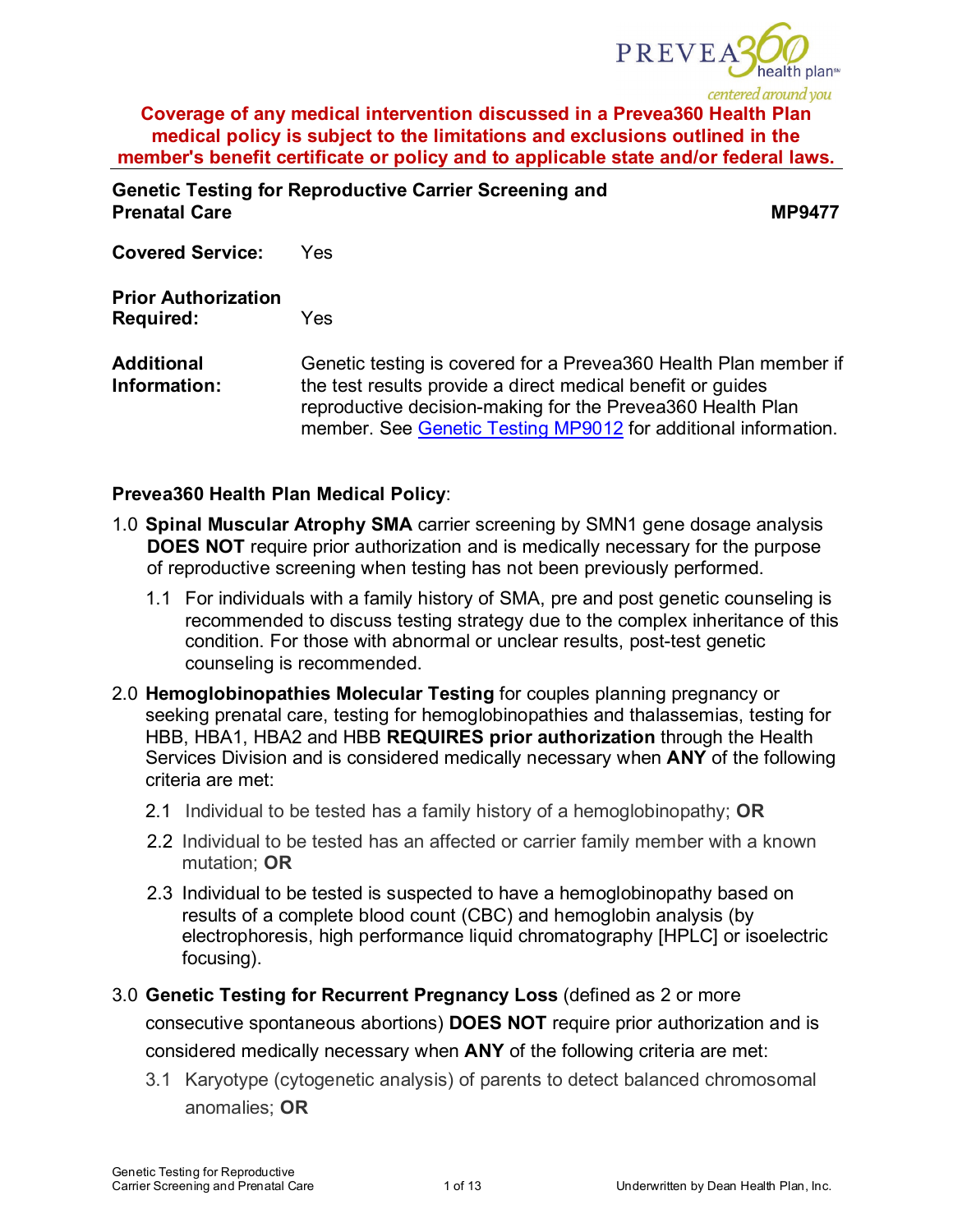

- 3.2 Karyotype and/or microarray of abortus tissue when a couple with recurrent pregnancy loss experiences a subsequent spontaneous abortion; **OR**
- 3.3 Measurement of anti-beta2-glycoprotein I (IgG or IgM) antibodies, anticardiolipin (IgG or IgM) antibodies, and lupus anticoagulant, using standard assays, for diagnosis of antiphospholipid syndrome.
- 4.0 The following genetic tests for the evaluation of recurrent pregnancy loss are considered experimental and investigational and therefore are not medically necessary:
	- 4.1 F2 gene
	- 4.2 F5 gene
	- 4.3 MTHFR gene
- 5.0 **Sequencing-based non-invasive prenatal testing (NIPT)** (e.g. MaterniT21) **does not** require prior authorization and is considered medically necessary as a screening tool for trisomy 21 (Down syndrome), trisomy 18 (Edwards syndrome) or trisomy 13 (Patau syndrome) for members with a singleton pregnancy equal to or greater than 10 weeks gestation.
- 6.0 **Sequencing-based non-invasive prenatal testing (NIPT)** is considered experimental and investigational and therefore are not medically necessary for any other indication, including but not limited to the following:
	- 6.1 Screening for microdeletions
	- 6.2 Screening for autosomal trisomies other than 13, 18 and 21
	- 6.3 Prenatal cell-free DNA testing for single gene conditions
	- 6.4 Screening for a sex-chromosome aneuploidy
	- 6.5 Vanishing twin syndrome
	- 6.6 Whole genome NIPT
	- 6.7 When used to determine genetic cause of miscarriage (e.g. missed abortion, incomplete abortion)
	- 6.8 Screening for non-medical traits (e.g. biologic sex)
- 7.0 **Invasive Prenatal Testing of a Fetus DOES NOT** require prior authorization and is considered medically necessary when **EITHER** of the following criteria have been met:
	- 7.1 Testing by CVS, amniocentesis and percutaneous umbilical blood sampling (PUBS) (cordocentesis) as ordered by an OB/GYN or MFM specialist for diagnosis of fetal chromosomal abnormalities; excluding universal carrier screening panels, **OR**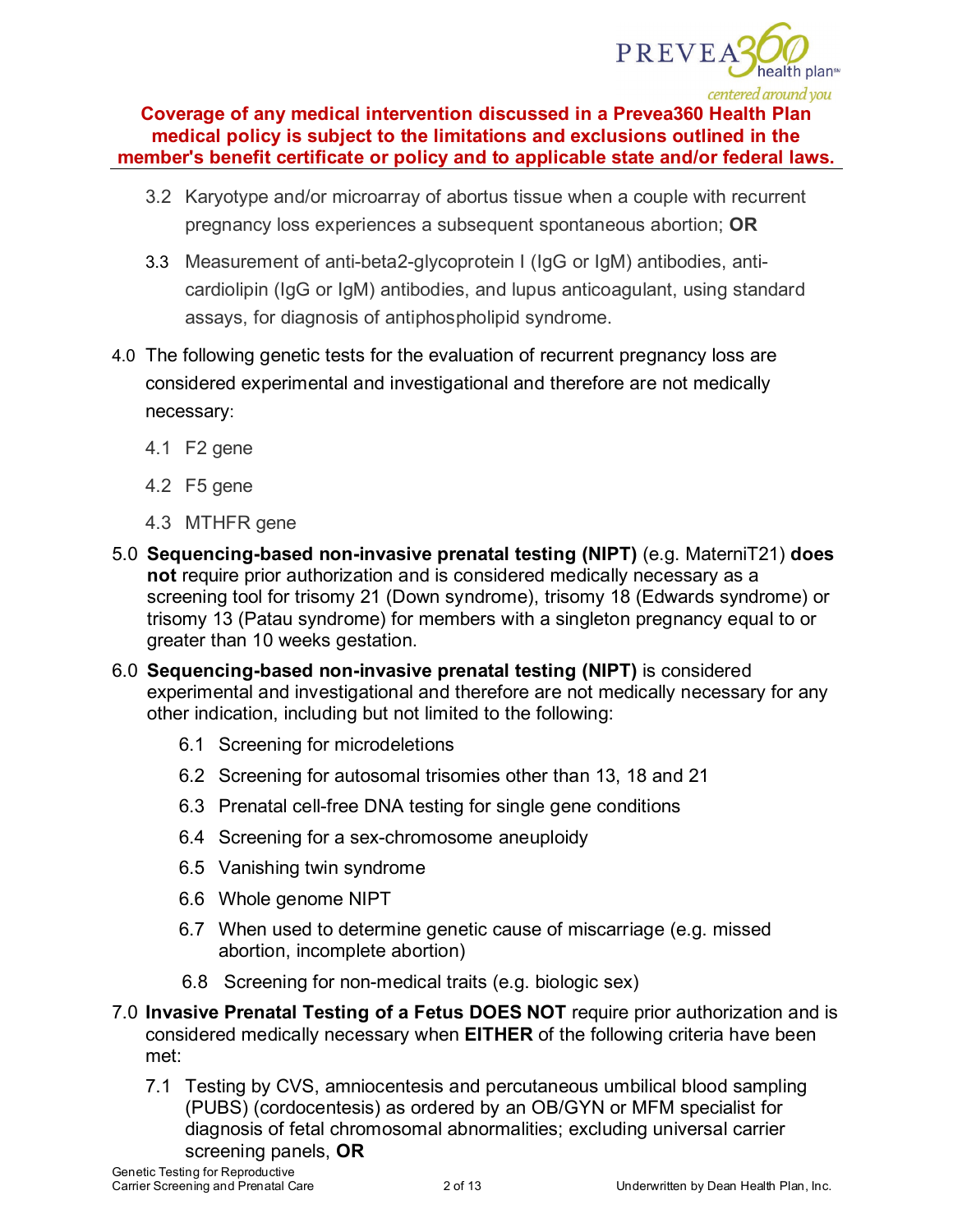

- 7.2 Microarray (karyotype and FISH (fluorexcent in-situ hybridization) for prenatal testing or testing of products of conception.
- 8.0 **Chromosome Microarray Analysis (CMA) does not** require a prior authorization for prenatal testing of a condition associated with chromosomal imbalances including **ANY** of the following:
	- 8.1 Abnormal fetal ultrasound findings, as indicated by **1 or more** of the following:
		- 8.1.1 Fetal congenital anomaly plus another fetal risk factor (e.g. fetal growth retardation, fetal overgrowth, oligohydramnios, or polyhydramnios);
		- 8.1.2 High-risk congenital anomaly (e.g. cerebellar hypoplasia, cleft lip and/or cleft palate, holoprosencephaly, hypoplastic left heart, omphalocele;
		- 8.1.3 Multiple congenital anomalies
		- 8.1.4 Nuchal translucency of 3.5 mm or greater
	- 8.2 Fetal demise or stillbirth
- 9.0 **Cystic Fibrosis (CF) Carrier Screening does not** require prior authorization.
- 10.0 **Cystic Fibrosis (CF) sequencing and deletion/duplication studies does not**  require prior authorization and are considered medically necessary for the purpose of reproductive carrier screening when **ANY** of the following criteria are met:
	- 10.1 The patient's reproductive partner is a carrier of a cystic fibrosis mutation; **OR**
	- 10.2 The patient has symptoms consistent with CFTR-associated disease or atypical cystic fibrosis; **OR**
	- 10.3 Family history of cystic fibrosis with no confirmed mutation.
- 11.0 **Ashkenazi Jewish carrier screening** by targeted mutation analysis for the following conditions **DOES NOT** require prior authorization and is medically necessary when an individual or their reproductive partner has Ashkenazi Jewish ancestry and of reproductive age.
	- 11.1 Cystic fibrosis (CFTR gene)
	- 11.2 Familial dysautonomia (Riley-Day syndrome; ELP1 gene)
	- 11.3 Tay Sachs disease (HEXA gene)
	- 11.4 Canavan disease (ASPA gene)
	- 11.5 Fanconi anemia group C (FANC gene)
	- 11.6 Niemann-Pick disease, type A and B (NPC1, NCP2, and SMPD1 genes)
	- 11.7 Bloom syndrome (BLM gene)
	- 11.8 Mucolipidosis type IV (MCOLN1 gene)
	- 11.9 Gaucher disease, type I (GBA Gene)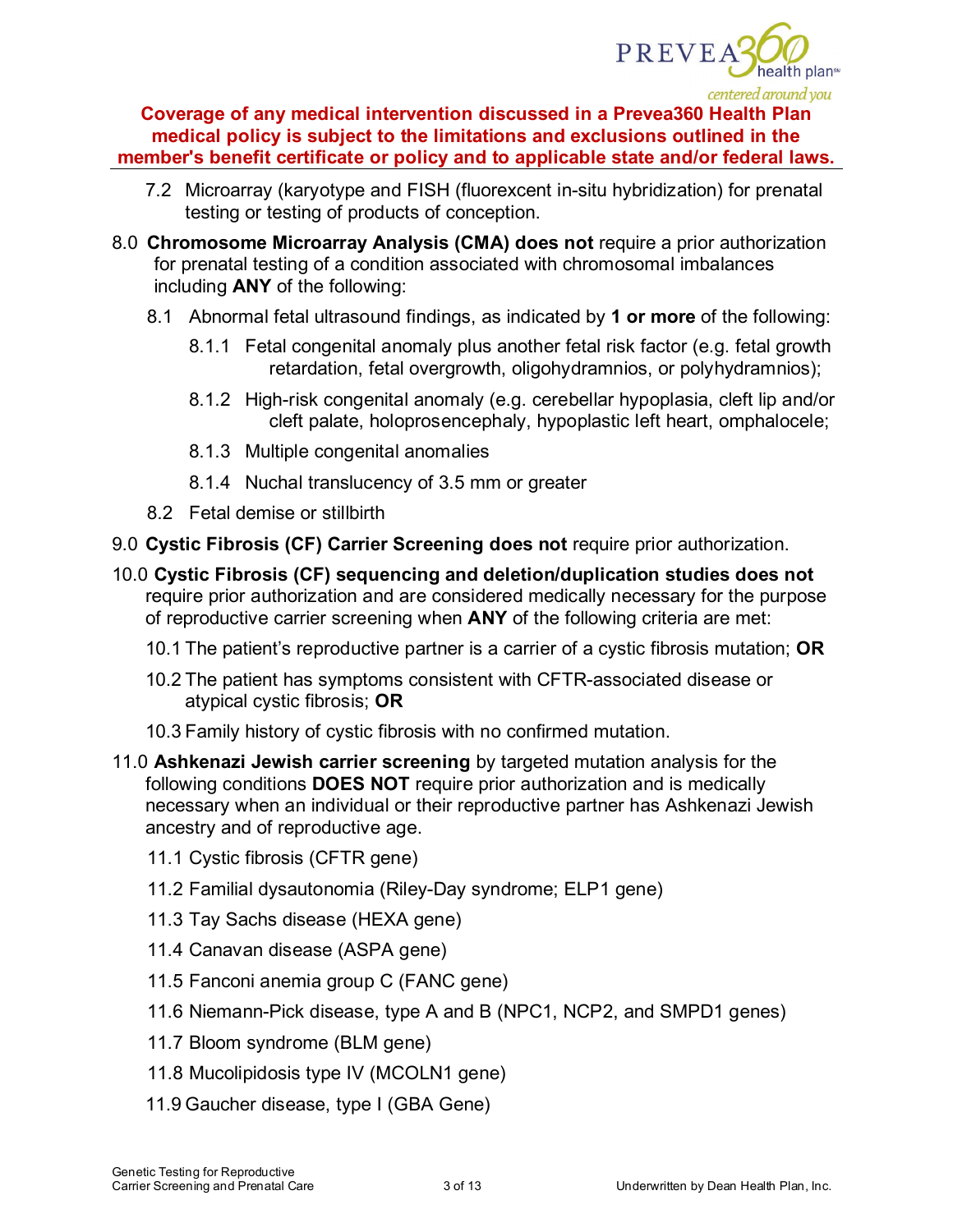

- 12.0 Single gene reproductive carrier screening for familial genetic disorder **does not**  require prior authorization and is medically necessary when **ANY** of the following criteria are met:
	- 12.1 An individual's reproductive partner is a known carrier of a disease-causing mutation for a recessively inherited condition; **OR**
	- 12.2 A diagnosis of a genetic disorder has been confirmed in an affected relative and **ONE** of the following:
		- 12.2.1 A genetic mutation has been identified; **OR**
		- 12.2.2 The affected relative has not had genetic testing and is unavailable for testing.
- 13.0 The following tests are **not** medically necessary for carrier screening in the general population:
	- 13.1 Universal carrier screening panels
	- 13.2 Full gene sequencing when targeted mutation testing of common variants is available
	- 13.3 Additional conditions/genes not mentioned above
- 14.0 All other indications not listed above are considered experimental and investigational and therefore are not medically necessary.
- 15.0 Predictive algorithm reported as a risk score for preeclampsia (e.g. PIGF Preeclampsia Screen) is considered experimental and investigational and therefore not medically necessary.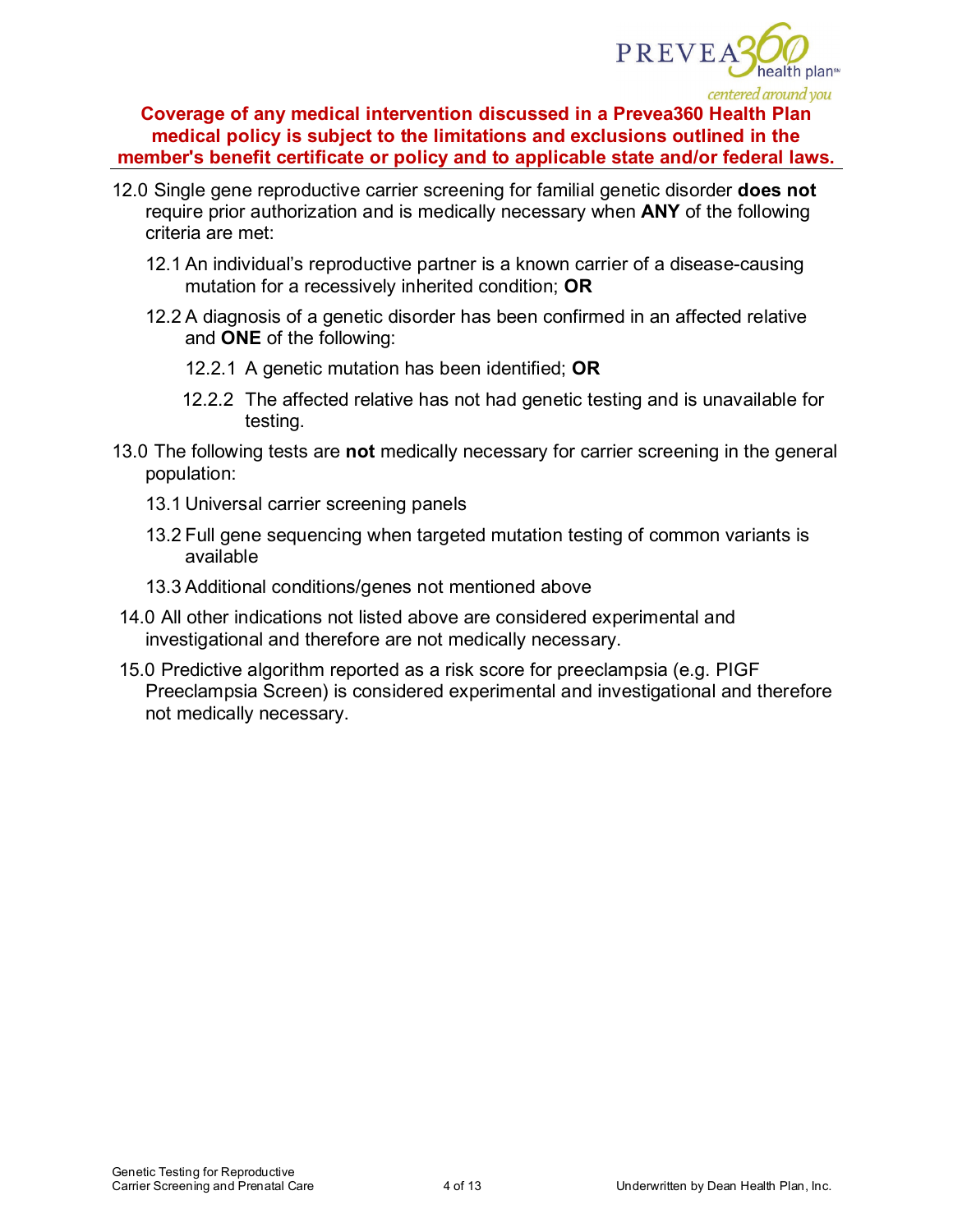

## **CPT/HCPCS Codes Related to MP9477**

\* The list of codes (and their descriptors, if any) is provided for informational purposes only and may not be all inclusive or current. Listing of a code in this medical policy does not imply that the service described by the code is a covered or non-covered service. Benefit coverage for any service is determined by the member's policy of health coverage with Prevea360 Health Plan. Inclusion of a code above does not imply any right to reimbursement or guarantee claim payment. Other medical policies may also apply.

| <b>CPT Code</b> | <b>Description</b>                                                                                                                                                                                                                                                                    |  |  |
|-----------------|---------------------------------------------------------------------------------------------------------------------------------------------------------------------------------------------------------------------------------------------------------------------------------------|--|--|
| 0012U           | Germline disorders, gene rearrangement detection by whole genome next-<br>generation sequencing, DNA, whole blood, report of specific gene<br>rearrangement(s)                                                                                                                        |  |  |
| 0060U           | Twin zygosity, genomic targeted sequence analysis of chromosome<br>2, using circulating cell-free fetal DNA in maternal blood                                                                                                                                                         |  |  |
| 0062U           | Autoimmune (systemic lupus erythematosus), IgG and IgM analysis<br>of 80 biomarkers, utilizing serum, algorithm reported with a risk score<br>(e.g. SLE-key Rule Out)                                                                                                                 |  |  |
| 0094U           | Genome (eg, unexplained constitutional or heritable disorder or<br>syndrome), rapid sequence analysis                                                                                                                                                                                 |  |  |
| 0234U           | MECP2 (methyl CpG binding protein 2) (eg, Rett syndrome), full gene<br>analysis, including small sequence changes in exonic and intronic<br>regions, deletions, duplications, mobile element insertions, and<br>variants in non-uniquely mappable regions                             |  |  |
| 0236U           | SMN1 (survival of motor neuron 1, telomeric) and SMN2 (survival of<br>motor neuron 2, centromeric) (eg, spinal muscular atrophy) full gene<br>analysis, including small sequence changes in exonic and intronic<br>regions, duplications and deletions, and mobile element insertions |  |  |
| 0243U           | Obstetrics (preeclampsia), biochemical assay of placental-growth<br>factor, time-resolved fluorescence immunoassay, maternal serum,<br>predictive algorithm reported as a risk score for preeclampsia (e.g.<br>PIGF Preeclampsia Screen)                                              |  |  |
| 0252U           | Fetal aneuploidy short tandem-repeat comparative analysis, fetal<br>DNA from products of conception, reported as normal (euploidy),<br>monosomy, trisomy, or partial deletion/duplications, mosaicism, and<br>segmental aneuploidy (e.g. POC (Products of Conception), Igenomix)      |  |  |
| 0253U           | Reproductive medicine (endometrial receptivity analysis), RNA gene<br>expression profile, 238 genes by next-generation sequencing,                                                                                                                                                    |  |  |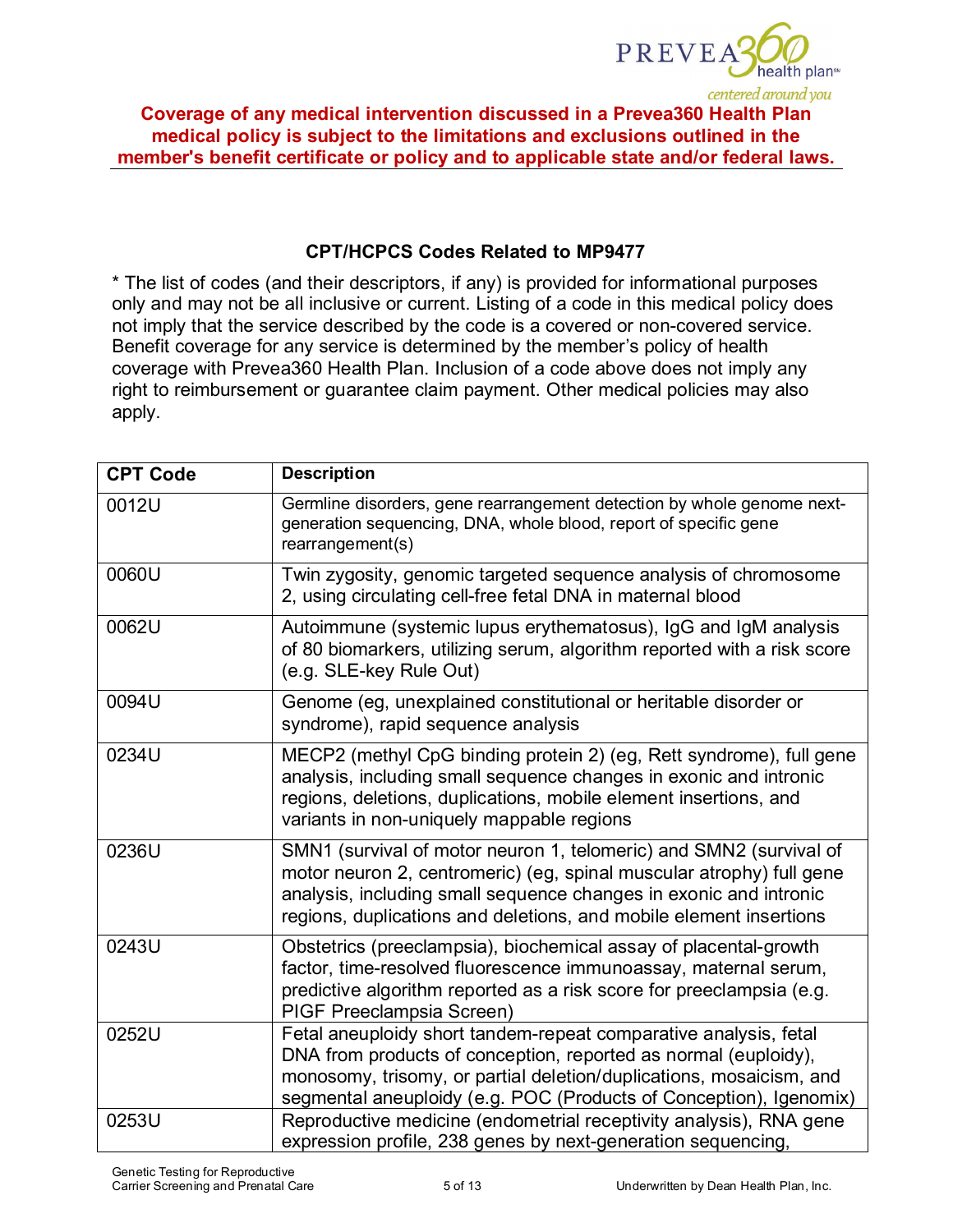

| <b>CPT Code</b> | <b>Description</b>                                                                                                                                                                                                                                                                                                                                                                                                                   |  |
|-----------------|--------------------------------------------------------------------------------------------------------------------------------------------------------------------------------------------------------------------------------------------------------------------------------------------------------------------------------------------------------------------------------------------------------------------------------------|--|
|                 | endometrial tissue, predictive algorithm reported as endometrial<br>window of implantation (eg, pre-receptive, receptive, post-receptive)<br>(e.g. ERA® (Endometrial Receptivity Analysis), Igenomix)                                                                                                                                                                                                                                |  |
| 0254U           | Reproductive medicine (preimplantation genetic assessment),<br>analysis of 24 chromosomes using embryonic DNA genomic<br>sequence analysis for aneuploidy, and a mitochondrial DNA score in<br>euploid embryos, results reported as normal (euploidy), monosomy,<br>trisomy, or partial deletion/duplications, mosaicism, and segmental<br>aneuploidy, per embryo tested (e.g. ERA® (Endometrial Receptivity<br>Analysis), Igenomix) |  |
| 81161           | DMD (dystrophin) (eg, Duchenne/Becker muscular dystrophy)<br>deletion analysis, and duplication analysis, if performed                                                                                                                                                                                                                                                                                                               |  |
| 81187           | CNBP (CCHC-type zinc finger nucleic acid binding protein) (eg,<br>myotonic dystrophy type 2) gene analysis, evaluation to detect<br>abnormal (eg, expanded) alleles                                                                                                                                                                                                                                                                  |  |
| 81200           | ASPA (aspartoacylase) (e.g., Canavan disease) gene analysis,<br>common variants (e.g., E285A, Y231X)                                                                                                                                                                                                                                                                                                                                 |  |
| 81205           | BCKDHB (branched-chain keto acid dehydrogenase E1, beta<br>polypeptide) (e.g., maple syrup urine disease) gene analysis,<br>common variants (e.g., R183P, G278S, E422X)                                                                                                                                                                                                                                                              |  |
| 81209           | BLM (Bloom syndrome, RecQ helicase-like) (e.g., Bloom syndrome)<br>gene analysis, 2281del6ins7 variant                                                                                                                                                                                                                                                                                                                               |  |
| 81220           | CFTR (cystic fibrosis transmembrane conductance regulator) (e.g.,<br>cystic fibrosis) gene analysis; common variants (e.g., ACMG/ACOG<br>guidelines)                                                                                                                                                                                                                                                                                 |  |
| 81221           | CFTR (cystic fibrosis transmembrane conductance regulator) (e.g.,<br>cystic fibrosis) gene analysis; known familial variants                                                                                                                                                                                                                                                                                                         |  |
| 81222           | CFTR (cystic fibrosis transmembrane conductance regulator) (e.g.,<br>cystic fibrosis) gene analysis; duplication/deletion variants                                                                                                                                                                                                                                                                                                   |  |
| 81223           | CFTR (cystic fibrosis transmembrane conductance regulator) (e.g.,<br>cystic fibrosis) gene analysis; full gene sequence                                                                                                                                                                                                                                                                                                              |  |
| 81224           | CFTR (cystic fibrosis transmembrane conductance regulator) (e.g.,<br>cystic fibrosis) gene analysis; intron 8 poly-T analysis (e.g., male<br>infertility)                                                                                                                                                                                                                                                                            |  |
| 81228           | Cytogenomic constitutional (genome-wide) microarray analysis;<br>interrogation of genomic regions for copy number variants (e.g.,<br>bacterial artificial chromosome [BAC] or oligo-based comparative<br>genomic hybridization [CGH] microarray analysis)                                                                                                                                                                            |  |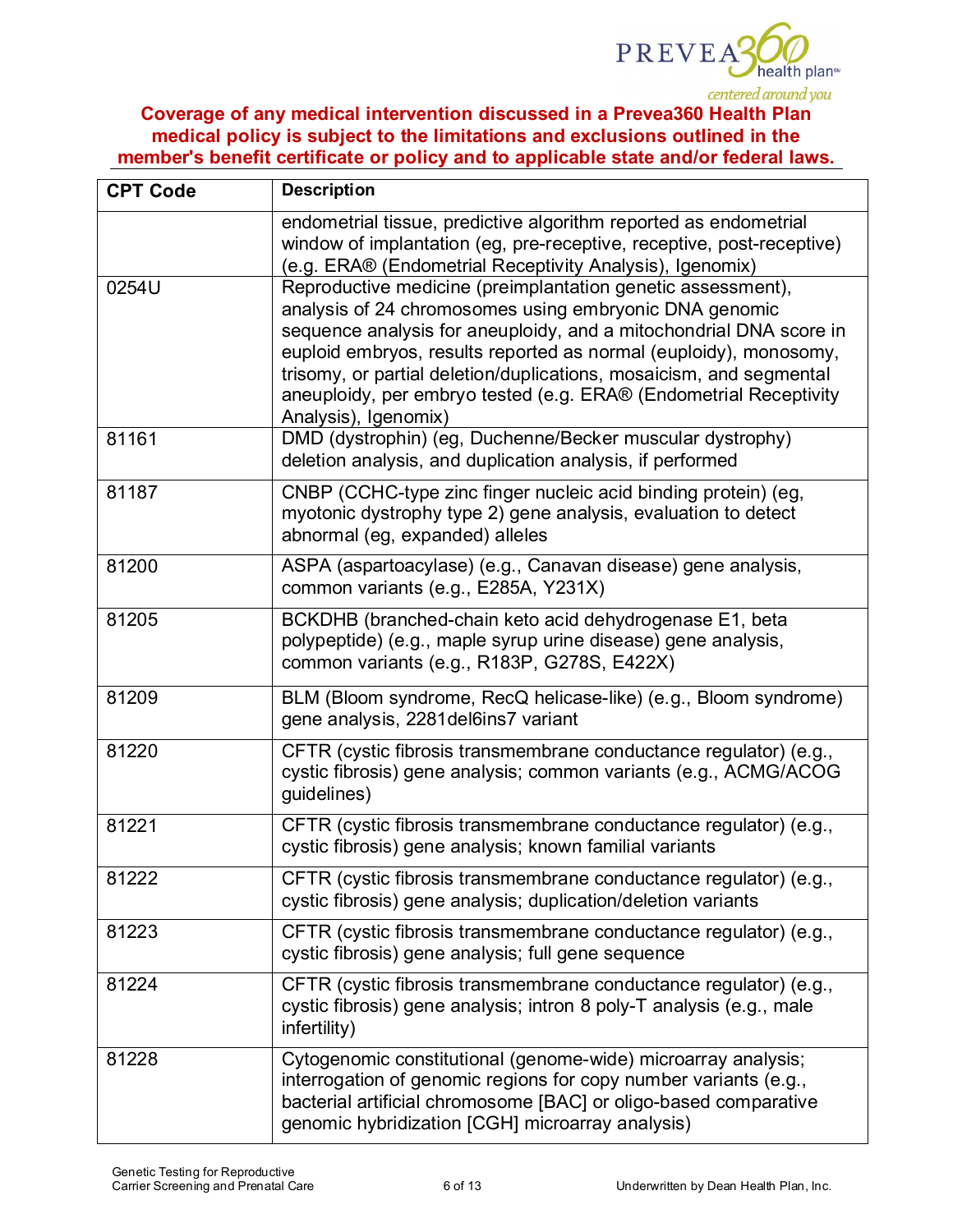

| <b>CPT Code</b> | <b>Description</b>                                                                                                                                                                                      |  |  |
|-----------------|---------------------------------------------------------------------------------------------------------------------------------------------------------------------------------------------------------|--|--|
| 81229           | Cytogenomic constitutional (genome-wide) microarray analysis;<br>interrogation of genomic regions for copy number and single<br>nucleotide polymorphism (SNP) variants for chromosomal<br>abnormalities |  |  |
| 81234           | DMPK (DM1 protein kinase) (eg, myotonic dystrophy type 1) gene<br>analysis; evaluation to detect abnormal (expanded) alleles                                                                            |  |  |
| 81239           | DMPK (DM1 protein kinase) (eg, myotonic dystrophy type 1) gene<br>analysis; characterization of alleles (eg, expanded size)                                                                             |  |  |
| 81240           | F2 (prothrombin, coagulation factor II) (e.g., hereditary<br>hypercoagulability) gene analysis, 20210G>A variant                                                                                        |  |  |
| 81241           | F5 (coagulation factor V) (e.g., hereditary hypercoagulability) gene<br>analysis, Leiden variant                                                                                                        |  |  |
| 81242           | FANCC (Fanconi anemia, complementation group C) (e.g., Fanconi<br>anemia, type C) gene analysis, common variant (e.g., IVS4+4A>T)                                                                       |  |  |
| 81243           | FMR1 (fragile X mental retardation 1) (eg, fragile X mental<br>retardation) gene analysis; evaluation to detect abnormal (eg,<br>expanded) alleles                                                      |  |  |
| 81244           | FMR1 (fragile X mental retardation 1) (eg, fragile X mental<br>retardation) gene analysis; characterization of alleles (eg, expanded<br>size and promoter methylation status)                           |  |  |
| 81250           | G6PC (glucose-6-phosphatase, catalytic subunit) (e.g., Glycogen<br>storage disease, type 1a, von Gierke disease) gene analysis,<br>common variants (e.g., R83C, Q347X)                                  |  |  |
| 81251           | GBA (glucosidase, beta, acid) (e.g., Gaucher disease) gene analysis,<br>common variants (e.g., N370S, 84GG, L444P, IVS2+1G>A)                                                                           |  |  |
| 81252           | GJB2 (gap junction protein, beta 2, 26kDa, connexin 26) (eg,<br>nonsyndromic hearing loss) gene analysis; full gene sequence                                                                            |  |  |
| 81253           | GJB2 (gap junction protein, beta 2, 26kDa, connexin 26) (eg,<br>nonsyndromic hearing loss) gene analysis; known familial variants                                                                       |  |  |
| 81254           | GJB6 (gap junction protein, beta 6, 30kDa, connexin 30) (eg,<br>nonsyndromic hearing loss) gene analysis, common variants (eg,<br>309kb [del(GJB6-D13S1830)] and 232kb [del(GJB6-D13S1854)])            |  |  |
| 81255           | HEXA (hexosaminidase A [alpha polypeptide]) (e.g., Tay-Sachs<br>disease) gene analysis, common variants (e.g., 1278insTATC,<br>1421+1G>C, G269S)                                                        |  |  |
| 81257           | HBA1/HBA2 (alpha globin 1 and alpha globin 2) (e.g., alpha<br>thalassemia, Hb Bart hydrops fetalis syndrome, HbH disease), gene                                                                         |  |  |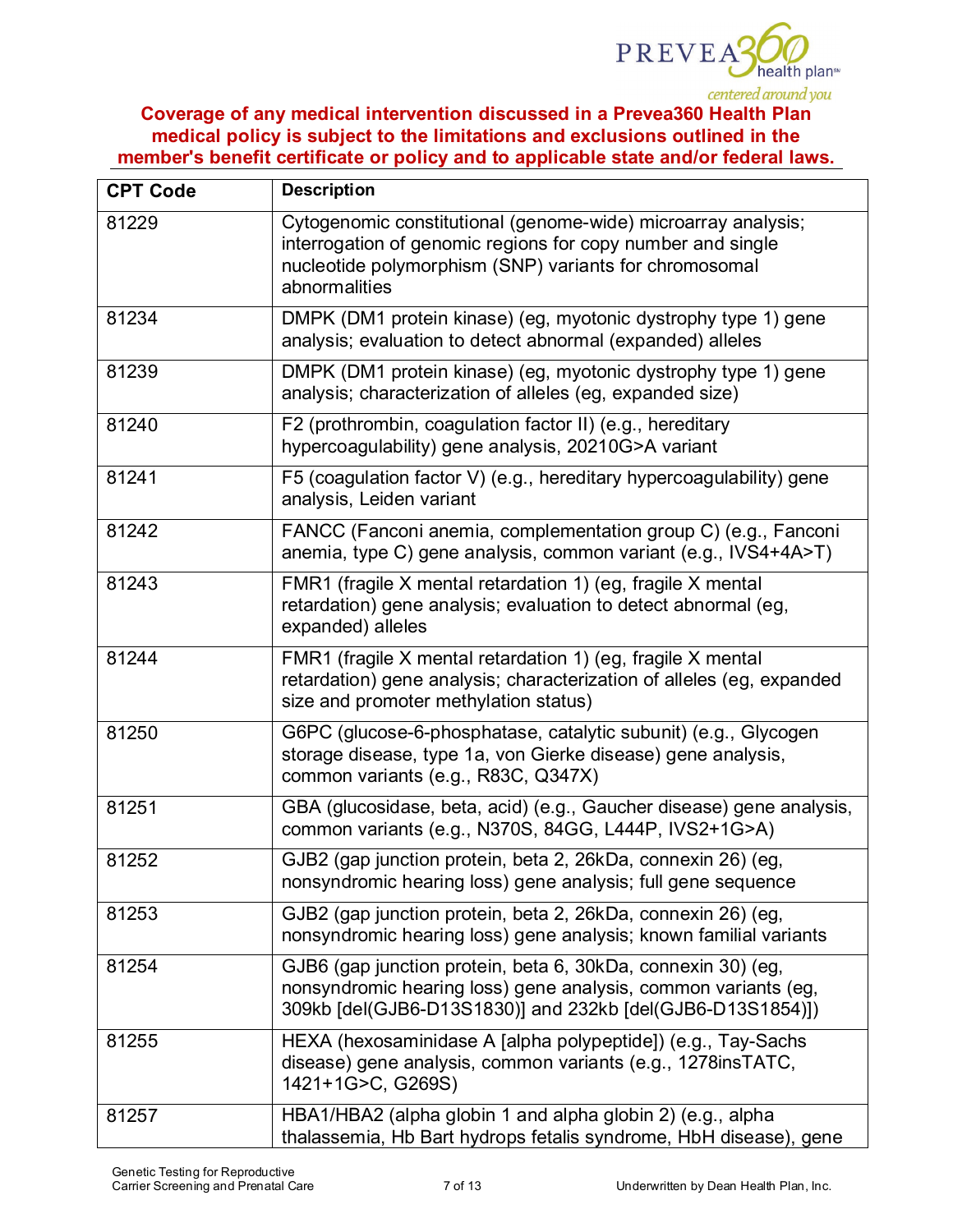

| <b>CPT Code</b> | <b>Description</b>                                                                                                                                                                                                                                                                                                                                                      |  |
|-----------------|-------------------------------------------------------------------------------------------------------------------------------------------------------------------------------------------------------------------------------------------------------------------------------------------------------------------------------------------------------------------------|--|
|                 | analysis, for common deletions or variant (e.g., Southeast Asian,<br>Thai, Filipino, Mediterranean, alpha3.7, alpha4.2, alpha20.5, and<br>Constant Spring)                                                                                                                                                                                                              |  |
| 81258           | HBA1/HBA2 (alpha globin 1 and alpha globin 2) (eg, alpha<br>thalassemia, Hb Bart hydrops fetalis syndrome, HbH disease), gene<br>analysis; known familial variant                                                                                                                                                                                                       |  |
| 81259           | HBA1/HBA2 (alpha globin 1 and alpha globin 2) (eg, alpha<br>thalassemia, Hb Bart hydrops fetalis syndrome, HbH disease), gene<br>analysis; full gene sequence                                                                                                                                                                                                           |  |
| 81260           | IKBKAP (inhibitor of kappa light polypeptide gene enhancer in B-cells,<br>kinase complex-associated protein)                                                                                                                                                                                                                                                            |  |
| 81265           | Comparative analysis using Short Tandem Repeat (STR) markers;<br>patient and comparative specimen (eg, pre-transplant recipient and<br>donor germline testing, post-transplant non-hematopoietic recipient<br>germline [eg, buccal swab or other germline tissue sample] and donor<br>testing, twin zygosity testing, or maternal cell contamination of fetal<br>cells) |  |
| 81266           | Comparative analysis using Short Tandem Repeat (STR) markers;<br>each additional specimen (eg, additional cord blood donor, additional<br>fetal samples from different cultures, or additional zygosity in multiple<br>birth pregnancies) (List separately in addition to code for primary<br>procedure)                                                                |  |
| 81269           | HBA1/HBA2 (alpha globin 1 and alpha globin 2) (eg, alpha<br>thalassemia, Hb Bart hydrops fetalis syndrome, HbH disease), gene<br>analysis; duplication/deletion variants                                                                                                                                                                                                |  |
| 81290           | MCOLN1 (mucolipin 1) (e.g., Mucolipidosis, type IV) gene analysis,<br>common variants (e.g., IVS3-2A>G, del6.4kb)                                                                                                                                                                                                                                                       |  |
| 81291           | MTHFR (5,10-methylenetetrahydrofolate reductase) (e.g., hereditary<br>hypercoagulability) gene analysis, common variants (e.g., 677T,<br>1298C)                                                                                                                                                                                                                         |  |
| 81302           | MECP2 (methyl CpG binding protein 2) (e.g., Rett syndrome) gene<br>analysis; full sequence analysis                                                                                                                                                                                                                                                                     |  |
| 81303           | MECP2 (methyl CpG binding protein 2) (eg, Rett syndrome) gene analysis;<br>known familial variant                                                                                                                                                                                                                                                                       |  |
| 81304           | MECP2 (methyl CpG binding protein 2) (eg, Rett syndrome) gene analysis;<br>duplication/deletion variants                                                                                                                                                                                                                                                                |  |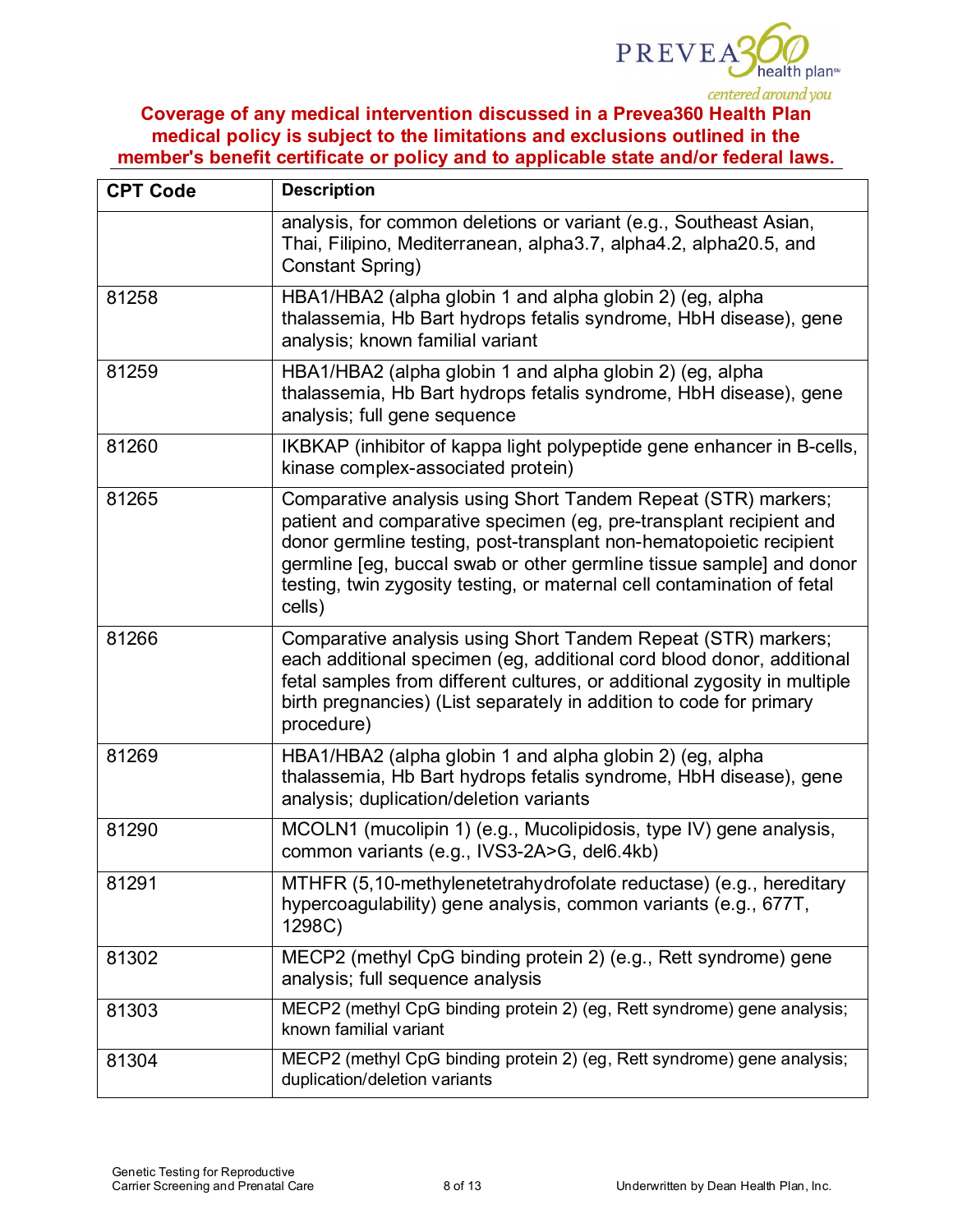

| <b>CPT Code</b> | <b>Description</b>                                                                                                                                                                                                                                                                                                                                |  |  |
|-----------------|---------------------------------------------------------------------------------------------------------------------------------------------------------------------------------------------------------------------------------------------------------------------------------------------------------------------------------------------------|--|--|
| 81329           | SMN1 (survival of motor neuron 1, telomeric) (eg, spinal muscular atrophy)<br>gene analysis; dosage/deletion analysis (eg, carrier testing), includes SMN2<br>(survival of motor neuron 2, centromeric) analysis, if performed                                                                                                                    |  |  |
| 81330           | SMPD1(sphingomyelin phosphodiesterase 1, acid lysosomal) (e.g.,<br>Niemann-Pick disease, Type A) gene analysis, common variants<br>(e.g., R496L, L302P, fsP330)                                                                                                                                                                                   |  |  |
| 81331           | SNRPN/UBE3A (small nuclear ribonucleoprotein polypeptide N and<br>ubiquitin protein ligase E3A) (eg, Prader-Willi syndrome and/or<br>Angelman syndrome), methylation analysis                                                                                                                                                                     |  |  |
| 81336           | SMN1 (survival of motor neuron 1, telomeric) (eg, spinal muscular<br>atrophy) gene analysis; full gene sequence                                                                                                                                                                                                                                   |  |  |
| 81337           | SMN1 (survival of motor neuron 1, telomeric) (eg, spinal muscular<br>atrophy) gene analysis; known familial sequence variant(s)                                                                                                                                                                                                                   |  |  |
| 81361           | HBB (hemoglobin, subunit beta) (eg, sickle cell anemia, beta<br>thalassemia, hemoglobinopathy); common variant(s) (eg, HbS, HbC,<br>HbE)                                                                                                                                                                                                          |  |  |
| 81362           | HBB (hemoglobin, subunit beta) (eg, sickle cell anemia, beta thalassemia,<br>hemoglobinopathy); known familial variant(s)                                                                                                                                                                                                                         |  |  |
| 81363           | HBB (hemoglobin, subunit beta) (eg, sickle cell anemia, beta thalassemia,<br>hemoglobinopathy); duplication/deletion variant(s)                                                                                                                                                                                                                   |  |  |
| 81364           | HBB (hemoglobin, subunit beta) (eg, sickle cell anemia, beta thalassemia,<br>hemoglobinopathy); full gene sequence                                                                                                                                                                                                                                |  |  |
| 81400           | Molecular Pathology Procedure Level 1                                                                                                                                                                                                                                                                                                             |  |  |
| 81401           | Molecular Pathology Procedure Level 2                                                                                                                                                                                                                                                                                                             |  |  |
| 81403           | Molecular Pathology Procedure Level 4                                                                                                                                                                                                                                                                                                             |  |  |
| 81404           | Molecular Pathology Procedure Level 5                                                                                                                                                                                                                                                                                                             |  |  |
| 81405           | Molecular Pathology Procedure Level 6                                                                                                                                                                                                                                                                                                             |  |  |
| 81406           | Molecular Pathology Procedure Level 7                                                                                                                                                                                                                                                                                                             |  |  |
| 81407           | Molecular Pathology Procedure Level 8                                                                                                                                                                                                                                                                                                             |  |  |
| 81408           | Molecular Pathology Procedure Level 9                                                                                                                                                                                                                                                                                                             |  |  |
| 81412           | Ashkenazi Jewish associated disorders (eg, Bloom syndrome, Canavan<br>disease, cystic fibrosis, familial dysautonomia, Fanconi anemia group C,<br>Gaucher disease, Tay-Sachs disease), genomic sequence analysis panel,<br>must include sequencing of at least 9 genes, including ASPA, BLM, CFTR,<br>FANCC, GBA, HEXA, IKBKAP, MCOLN1, and SMPD1 |  |  |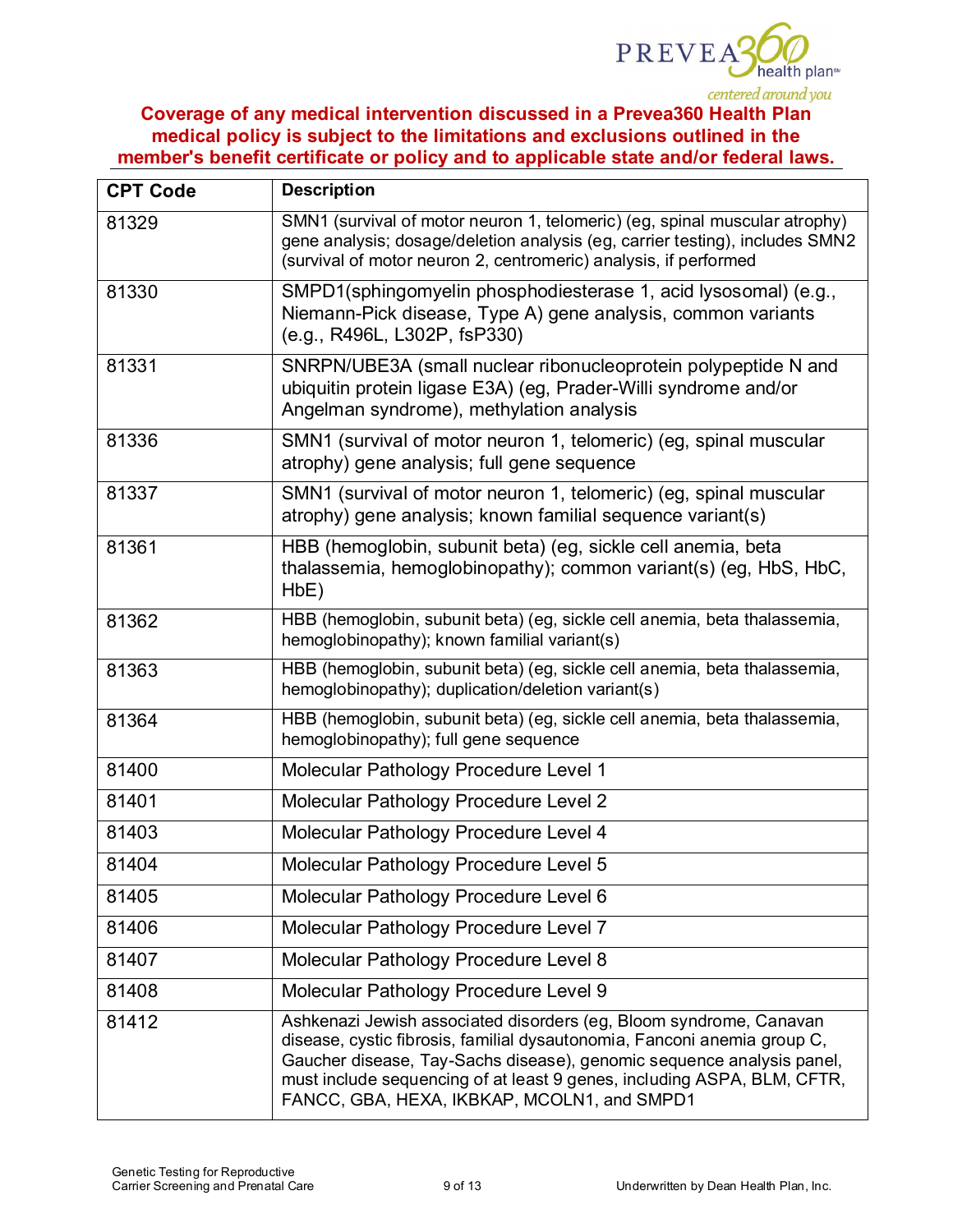

| <b>CPT Code</b> | <b>Description</b>                                                                                                                                                                                                                                                                                                                                                                                                                                                                                                                   |  |  |
|-----------------|--------------------------------------------------------------------------------------------------------------------------------------------------------------------------------------------------------------------------------------------------------------------------------------------------------------------------------------------------------------------------------------------------------------------------------------------------------------------------------------------------------------------------------------|--|--|
| 81415           | Exome (e.g., unexplained constitutional or heritable disorder or<br>syndrome); sequence analysis                                                                                                                                                                                                                                                                                                                                                                                                                                     |  |  |
| 81416           | Exome (e.g., unexplained constitutional or heritable disorder or<br>syndrome); sequence analysis, each comparator exome (e.g.,<br>parents, siblings) (List separately in addition to code for primary<br>procedure)                                                                                                                                                                                                                                                                                                                  |  |  |
| 81417           | Exome (e.g., unexplained constitutional or heritable disorder or<br>syndrome); re-evaluation of previously obtained exome sequence<br>(e.g., updated knowledge or unrelated condition/syndrome)                                                                                                                                                                                                                                                                                                                                      |  |  |
| 81420           | Fetal chromosomal aneuploidy (e.g., trisomy 21, monosomy X)<br>genomic sequence analysis panel, circulating cell-free fetal DNA in<br>maternal blood, must include analysis of chromosomes 13, 18, and<br>21                                                                                                                                                                                                                                                                                                                         |  |  |
| 81422           | Fetal chromosomal microdeletion(s) genomic sequence analysis<br>(e.g., DiGeorge syndrome, Cri-du-chat syndrome), circulating cell-free<br>fetal DNA in maternal blood                                                                                                                                                                                                                                                                                                                                                                |  |  |
| 81425           | Genome (e.g., unexplained constitutional or heritable disorder or<br>syndrome); sequence analysis                                                                                                                                                                                                                                                                                                                                                                                                                                    |  |  |
| 81426           | Genome (e.g., unexplained constitutional or heritable disorder or<br>syndrome); sequence analysis, each comparator genome                                                                                                                                                                                                                                                                                                                                                                                                            |  |  |
| 81427           | Genome (e.g., unexplained constitutional or heritable disorder or<br>syndrome); re-evaluation of previously obtained genome sequence<br>(e.g., updated knowledge or unrelated condition/syndrome)                                                                                                                                                                                                                                                                                                                                    |  |  |
| 81442           | Noonan spectrum disorders (e.g., Noonan syndrome, cardio-facio-<br>cutaneous syndrome, Costello syndrome, LEOPARD syndrome,<br>Noonan-like syndrome), genomic sequence analysis panel, must<br>include sequencing of at least 12 genes, including BRAF, CBL,<br>HRAS, KRAS, MAP2K1, MAP2K2, NRAS, PTPN11, RAF1, RIT1,<br>SHOC2, and SOS1                                                                                                                                                                                             |  |  |
| 81443           | Genetic testing for severe inherited conditions (eg, cystic fibrosis, Ashkenazi<br>Jewish-associated disorders [eg, Bloom syndrome, Canavan disease,<br>Fanconi anemia type C, mucolipidosis type VI, Gaucher disease, Tay-Sachs<br>disease], beta hemoglobinopathies, phenylketonuria, galactosemia),<br>genomic sequence analysis panel, must include sequencing of at least 15<br>genes (eg, ACADM, ARSA, ASPA, ATP7B, BCKDHA, BCKDHB, BLM,<br>CFTR, DHCR7, FANCC, G6PC, GAA, GALT, GBA, GBE1, HBB, HEXA,<br>IKBKAP, MCOLN1, PAH) |  |  |
| 81460           | Whole mitochondrial genome (eg, Leigh syndrome, mitochondrial<br>encephalomyopathy, lactic acidosis, and stroke-like episodes<br>[MELAS], myoclonic epilepsy with ragged-red fibers [MERFF],                                                                                                                                                                                                                                                                                                                                         |  |  |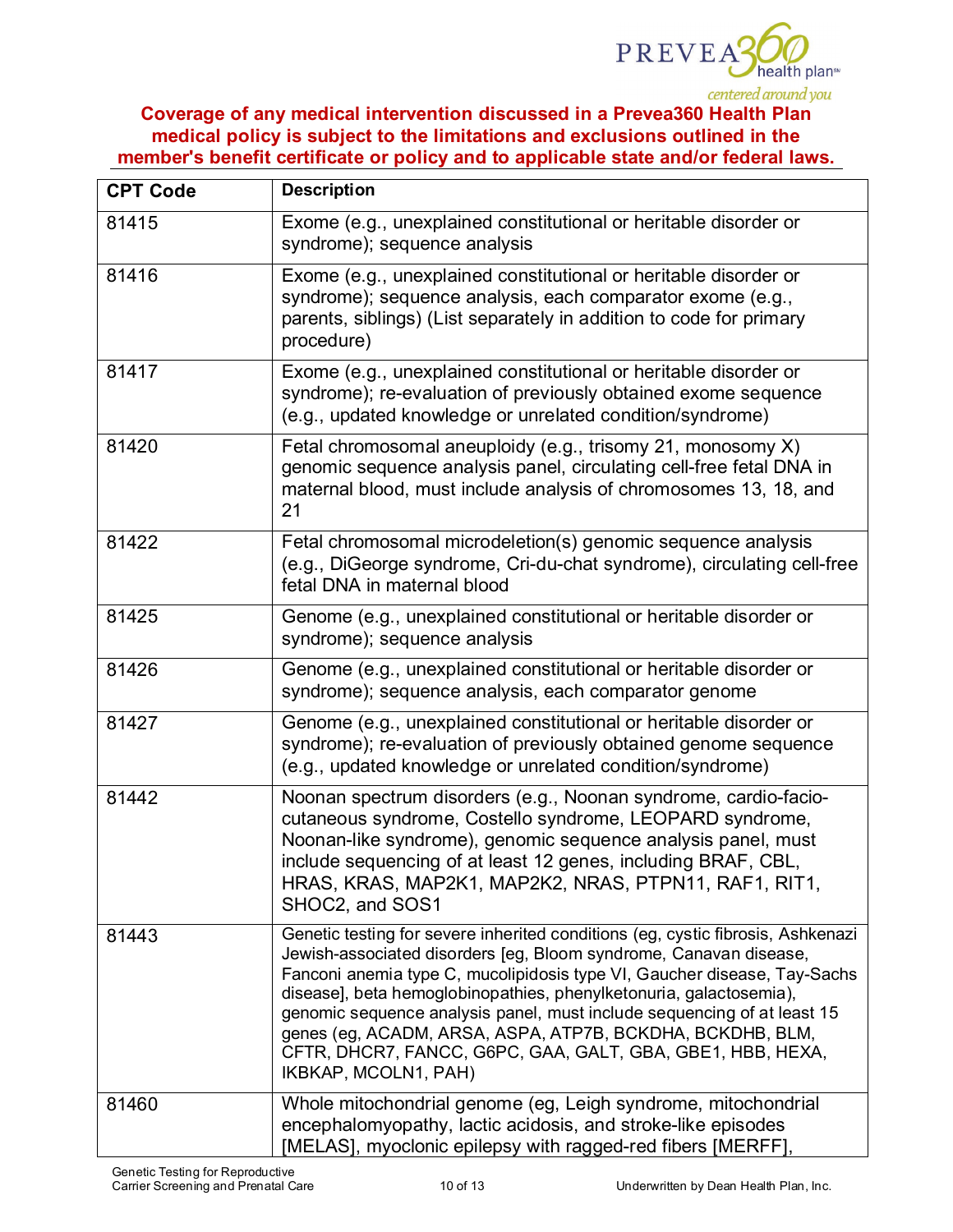

| <b>CPT Code</b> | <b>Description</b>                                                                                                                                                                                                                                                                                |  |  |
|-----------------|---------------------------------------------------------------------------------------------------------------------------------------------------------------------------------------------------------------------------------------------------------------------------------------------------|--|--|
|                 | neuropathy, ataxia, and retinitis pigmentosa [NARP], Leber hereditary<br>optic neuropathy [LHON]), genomic sequence, must include<br>sequence analysis of entire mitochondrial genome with heteroplasmy<br>detection                                                                              |  |  |
| 81465           | Whole mitochondrial genome large deletion analysis panel (eg,<br>Kearns-Sayre syndrome, chronic progressive external<br>ophthalmoplegia), including heteroplasmy detection, if performed                                                                                                          |  |  |
| 81470           | X-linked intellectual disability (XLID) (eg, syndromic and non-<br>syndromic XLID); genomic sequence analysis panel, must include<br>sequencing of at least 60 genes, including ARX, ATRX, CDKL5,<br>FGD1, FMR1, HUWE1, IL1RAPL, KDM5C, L1CAM, MECP2, MED12,<br>MID1, OCRL, RPS6KA3, and SLC16A2  |  |  |
| 81471           | X-linked intellectual disability (XLID) (eg, syndromic and non-<br>syndromic XLID); duplication/deletion gene analysis, must include<br>analysis of at least 60 genes, including ARX, ATRX, CDKL5, FGD1,<br>FMR1, HUWE1, IL1RAPL, KDM5C, L1CAM, MECP2, MED12, MID1,<br>OCRL, RPS6KA3, and SLC16A2 |  |  |
| 81479           | Unlisted molecular pathology procedure                                                                                                                                                                                                                                                            |  |  |
| 81507           | Fetal aneuploidy (trisomy 21, 18, and 13) DNA sequence analysis of<br>selected regions using maternal plasma, algorithm reported as a risk<br>score for each trisomy                                                                                                                              |  |  |
| 81599           | Unlisted multianalyte assay with algorithmic analysis                                                                                                                                                                                                                                             |  |  |
| 86146           | Beta 2 Glycoprotein I antibody, each                                                                                                                                                                                                                                                              |  |  |
| 86147           | Cardiolipin (phospholipid) antibody, each Ig class                                                                                                                                                                                                                                                |  |  |
| 88230           | Tissue culture for non-neoplastic disorders; lymphocyte                                                                                                                                                                                                                                           |  |  |
| 88233           | Tissue culture for non-neoplastic disorders; skin or other solid tissue<br>biopsy                                                                                                                                                                                                                 |  |  |
| 88235           | Tissue culture for non-neoplastic disorders; amniotic fluid or chorionic<br>villus cells                                                                                                                                                                                                          |  |  |
| 88248           | Chromosome analysis for breakage syndromes; baseline breakage,<br>score 50-100 cells, count 20 cells, 2 karyotypes (eg, for ataxia<br>telangiectasia, Fanconi anemia, fragile X)                                                                                                                  |  |  |
| 88261           | Chromosome analysis; count 5 cells, 1 karyotype, with banding                                                                                                                                                                                                                                     |  |  |
| 88262           | Chromosome analysis; count 15-20 cells, 2 karyotypes, with banding                                                                                                                                                                                                                                |  |  |
| 88267           | Chromosome analysis, amniotic fluid or chorionic villus, count 15<br>cells, 1 karyotype, with banding                                                                                                                                                                                             |  |  |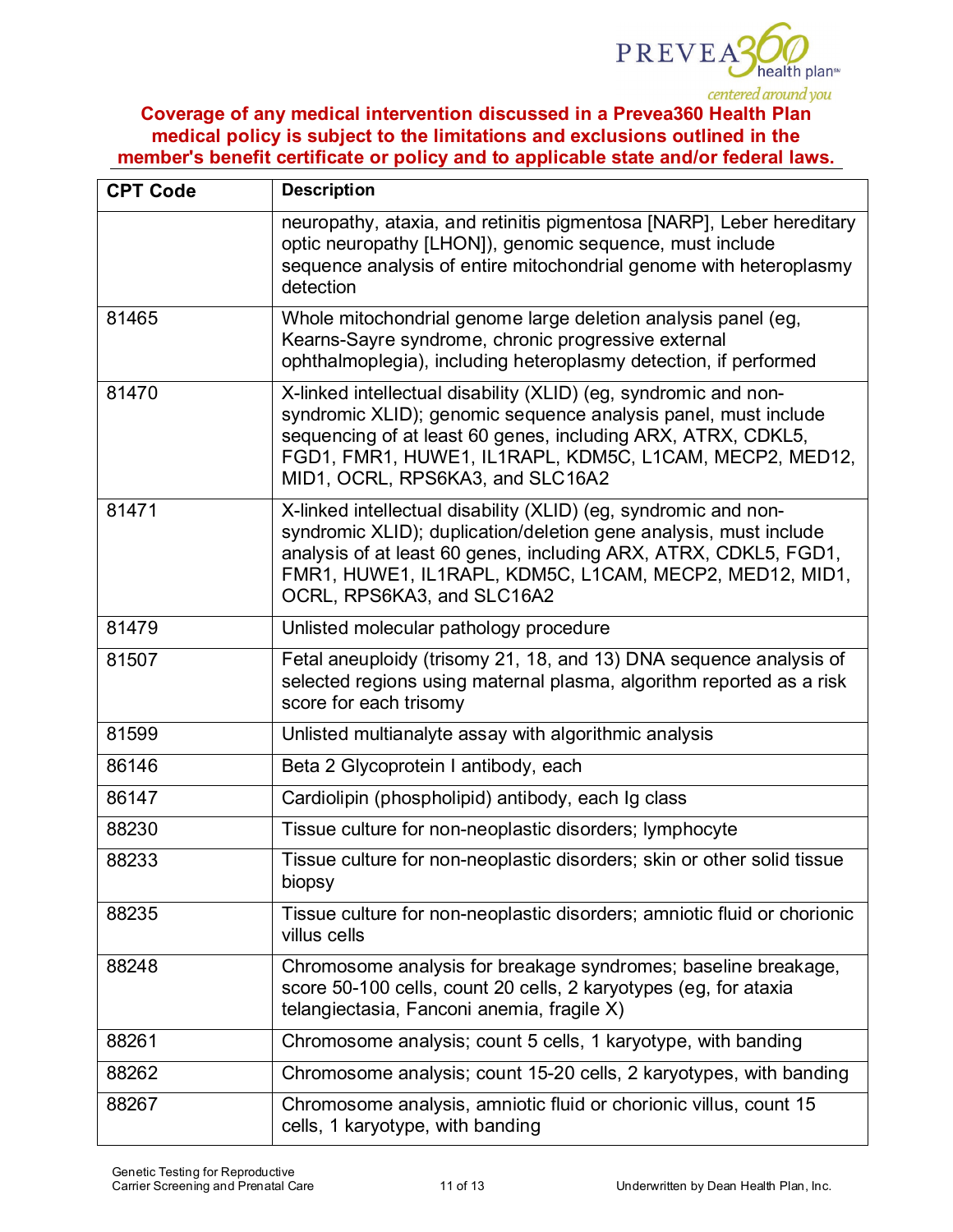

| <b>CPT Code</b> | <b>Description</b>                                                                                                  |  |
|-----------------|---------------------------------------------------------------------------------------------------------------------|--|
| 88269           | Chromosome analysis, in situ for amniotic fluid cells, count cells from<br>6-12 colonies, 1 karyotype, with banding |  |
| 88271           | Molecular cytogenetics; DNA probe, each (e.g., FISH)                                                                |  |
| 88273           | Molecular cytogenetics; chromosomal in situ hybridization, analyze<br>10-30 cells (e.g., for microdeletions)        |  |
| 88274           | Molecular cytogenetics; interphase in situ hybridization, analyze 25-<br>99 cells                                   |  |
| 88275           | Molecular cytogenetics; interphase in situ hybridization, analyze 100-<br>300 cells                                 |  |
| 88280           | Chromosome analysis; additional karyotypes, each study                                                              |  |
| 88285           | Chromosome analysis; additional cells counted, each study                                                           |  |
| S3845           | Genetic testing for alpha-thalassemia                                                                               |  |
| S3846           | Genetic testing for hemoglobin e beta-thalassemia                                                                   |  |
| S3849           | Genetic testing for Niemann-pick disease                                                                            |  |
| S3850           | Genetic testing for sickle cell anemia                                                                              |  |
| S3853           | Genetic testing for myotonic muscular dystrophy                                                                     |  |